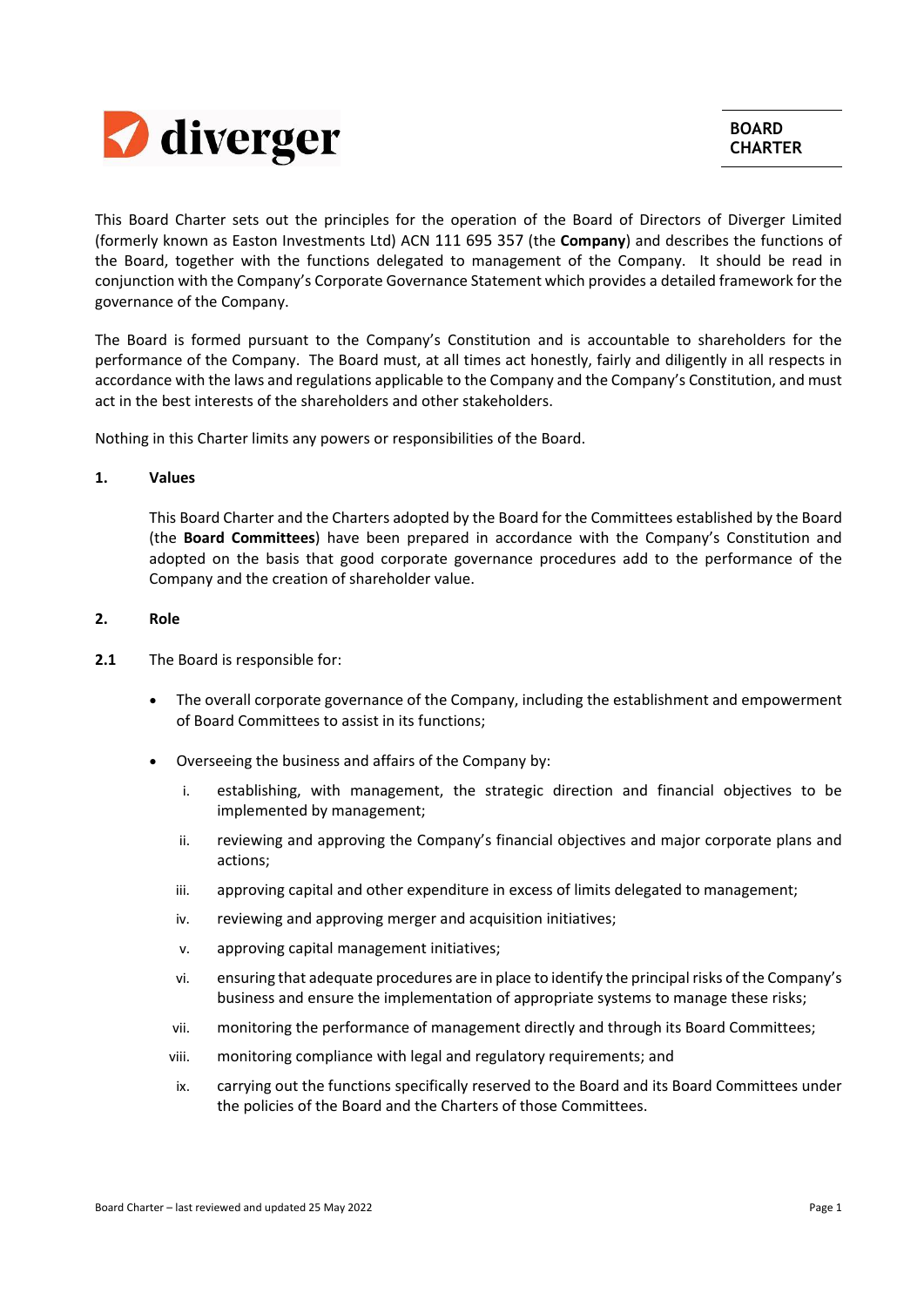

- Communicating with the Company'sshareholders and the community, at the appropriate times, the results of, and developments in, the business operations of the Company and always in compliance with the obligations contained in the Listing Rules of the ASX;
- approving the Company's major human resources policies and overseeing the development strategies for senior and high performing executives;
- establishing and overseeing appropriate capital management strategies and policies, including the management of debt facilities and the issue and allotment of the Company's securities;
- ensuring that appropriate policies and procedures are in place so that the business of the Company is conducted in an honest, open and ethical manner;
- establishing a formal and transparent procedure forthe selection and appointment of new Directors to the Board;
- regularly reviewing the succession plans in place for membership of the Board to ensure that an appropriate balance of skills, experience and expertise is maintained;
- instituting internal procedures for evaluating the performance of:
	- i. the Board;
	- ii. individual Directors; and
	- iii. the Board Committees.
- ensuring Directors meet regularly to discharge their responsibilities as described above, at such meetings a quorum is considered to be two (2) Directors in accordance with the Company's Constitution with one of those Directors being independent; and
- approving the Company's Statement of Values and Code of Conduct.
- **2.2** The Board of Directors also has power to:
	- initiate and adopt corporate plans, commitments and actions;
	- initiate and adopt changes in accounting principles and practices;
	- provide advice and counsel to the Managing Director / Chief Executive Officer;
	- instruct and review the actions of any Board Committee and the Managing Director / Chief Executive Officer;
	- make recommendations to shareholders;
	- meet from time to time without management being present; and
	- act as to all other corporate matters not requiring shareholder approval.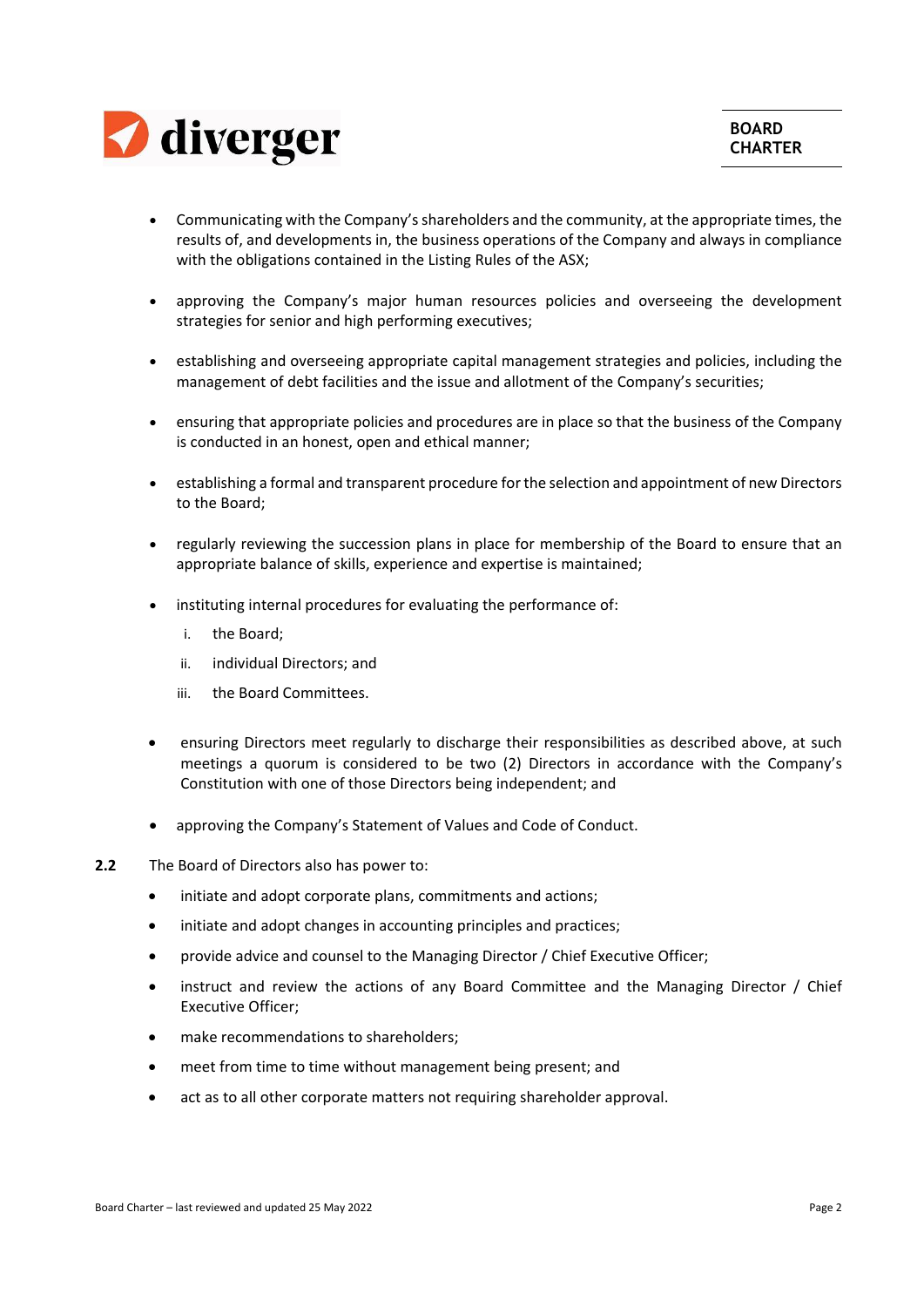

## **3. Functions**

In carrying out its role, the Board will operate for a proper purpose and in the best interests of the Company, in a manner reflecting the Company's values and in accordance with its approved corporate governance policies, the Company's Constitution, the Corporations Act 2001 (C'th) (the **Act**) and other applicable regulations.

## **4. Delegations**

- **4.1** Subject to the Board's ultimate responsibility for oversight under paragraph 2.1, the Board may delegate to its Board Committees, a Director or any other person in authority the performance of any of its functions and the exercise of any of its powers.
- **4.2** The following responsibilities are delegated to Senior Management:
	- implementing the strategic objectives of the Company and operating within the risk appetite set by the Board;
	- developing strategies to deliver a strong market presence and build shareholder wealth over the long term in accordance with the Company's strategic direction as determined by the Board;
	- recommending appropriate strategic and operating plans;
	- maintaining effective control of operations;
	- effectively managing risk within the Company's risk management framework and reporting to the Board in connection with the management of risk and including emerging risks;
	- providing strong and ethical leadership;
	- assuring sound succession planning and management development;
	- providing sound organisational structure;
	- informing the Board regularly regarding the status of key initiatives; and
	- providing the Board with accurate, timely and clear information to enable the Board to perform its responsibilities and ensuring full disclosure of all relevant matters to the Board.

## **5. Matters specifically reserved to the Board**

- **5.1** The following matters must be approved by the Board:
	- financial governance policies including the approval of the budget, and any variations to it, annual and half yearly financial statements and the accounting policies used in their compilation;
	- the determination and declaration of dividends;
	- nomination, appointment and remuneration of Directors;
	- appointment of Chairman and any Deputy Chair of the Board;
	- selection, appointment and removal of the Managing Director / Chief Executive Officer;
	- the duration, remuneration and other terms of appointment of the Managing Director / Chief Executive Officer;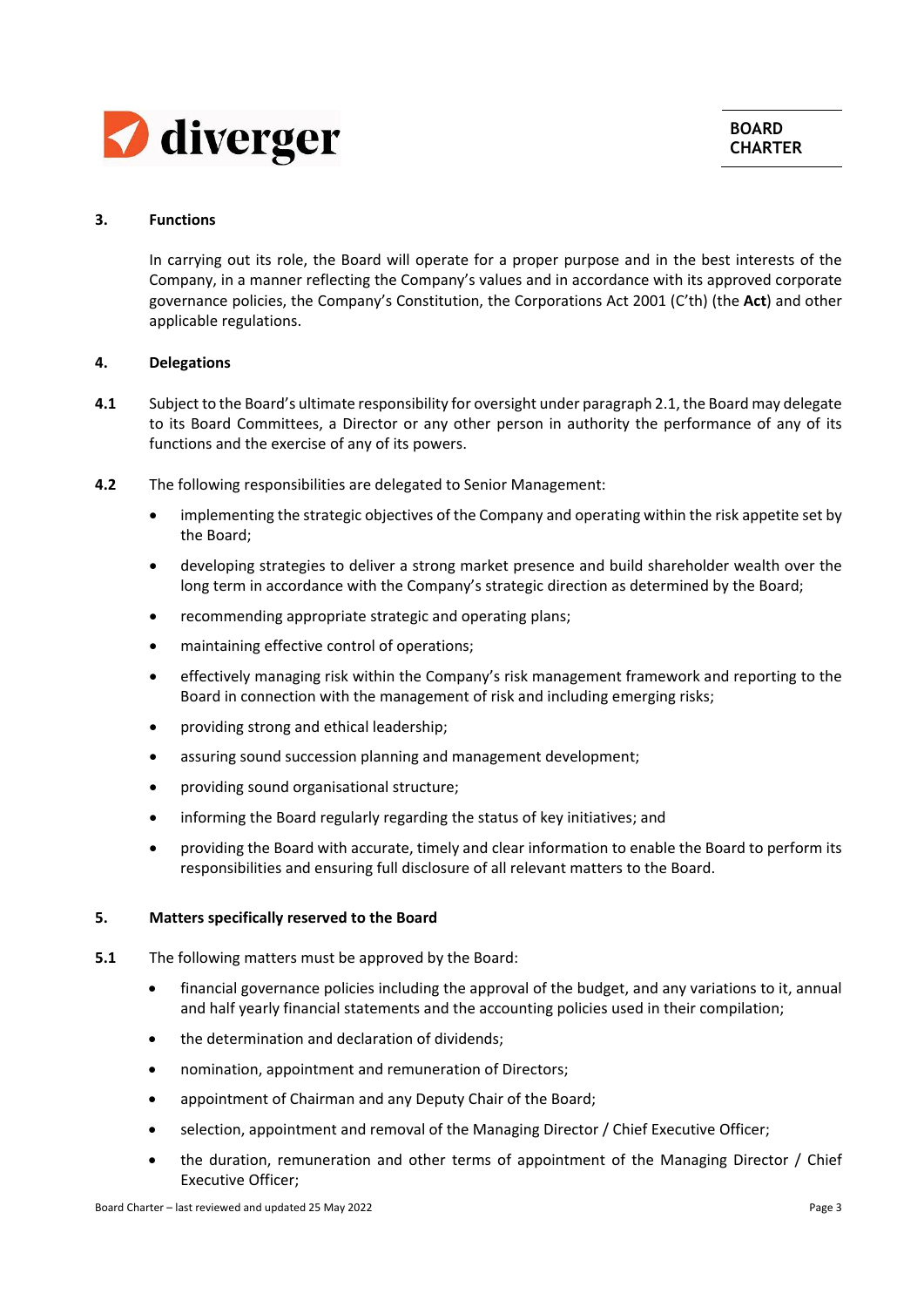

- appointment and replacement of key management personnel and the Company Secretary;
- membership and terms of reference of Board Committees;
- assessment of Board, Managing Director / Chief Executive Officer's and other executive Directors' performance;
- matters referred by the Board Committees;
- selection and appointment of the external auditor;
- corporate governance matters relating to the Board and senior management, and matters of principle regarding corporate governance;
- all corporate governance policies;
- oversight of all M&A initiatives;
- the allotment of securities; and
- oversight of all Group debt facilities.
- **5.2** Secretarial and other functions of the Board include:
	- calling of shareholders' meetings;
	- delegation of the Board's powers;
	- allotment, calls or forfeiture of shares;
	- disclosure of Directors' interests;
	- **•** initiating litigation;
	- meeting continuous disclosure and due diligence obligations;
	- disclosing and monitoring related party transactions;
	- establishing a Share Trading Policy and overseeing compliance with that Policy;
	- Establishing and operating employee share plans as deemed appropriate.

## **6. Board Composition and Size**

- The Board is appointed by the shareholders. Non‐executive Directors are engaged through a letter of appointment.
- In accordance with the Company's Constitution, the Board may comprise up to ten (10) individual Directors with a minimum of three (3).
- The Board, together with the Nomination and Remuneration Committee, determines the size and composition of the Board, subject to the terms of the Company's Constitution.
- Directors will be classified as independent or non‐independent and non‐executive or executive.
- It is intended over time that the Board should comprise a majority of independent non‐executive Directors and comprise Directors with a broad range of skills, expertise and experience from a diverse range of backgrounds.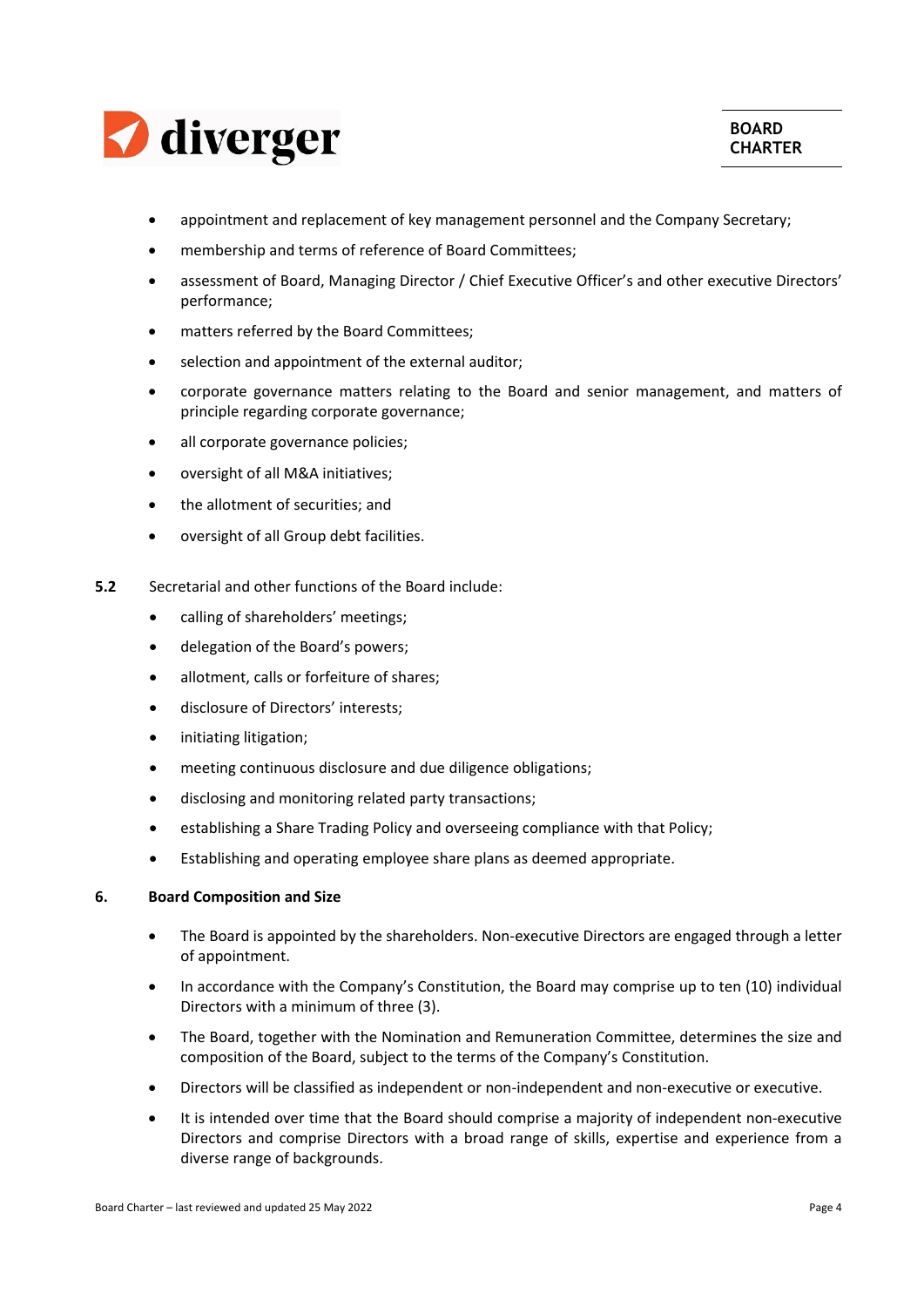

 The Board, together with the Nomination and Remuneration Committee, will review the skills, experience, expertise and diversity (including gender diversity) represented by Directors on the Board and determine whether the composition and mix remain appropriate for the Company's strategy, subject to limits imposed by the Constitution.

## **7. Director Independence and Tenure**

- The Board regularly reviews the independence of each non-executive Director in light of information relevant to this assessment as disclosed by each non‐executive Director to the Board.
- The Board only considers a Director to be independent where he or she is a not an executive of the Company and is free of any interest, position, association or relationship that might influence, or might reasonably be perceived to influence, in a material respect his or her capacity to bring independent judgment to bear on issues before the Board and to act in the best interests of the Company and its shareholders generally. In assessing the independence of a director, the Board takes account of a range of factors including the factors referred to in the ASX Corporate Governance Principles and Recommendations (4th Edition) (see Attachment 1).
- The Board does not believe that it should establish an arbitrary limit on tenure. While tenure limits can help to ensure that there are fresh ideas and viewpoints available to the Board, they hold the disadvantage of losing the contribution of Directors who have been able to develop, over a period of time, increasing insight in the Company and its operation and, therefore, an increasing contribution to the Board as a whole. Accordingly, tenure is just one of the many factors that the Board takes into account when assessing the independence and ongoing contribution of a Director in the context of the overall Board process.

## **8. Conflicts of Interest**

Directors must:

- disclose to the Board (through the Secretary and/or Chairman) any actual or potential conflicts of interest which may exist or be thought to exist as soon as they become aware of the issue;
- take any necessary and reasonable measures to try to resolve the conflict; and
- comply with the Corporations Act provisions on disclosing interests and restrictions on voting.

If a conflict or potential conflict situation exists, it is required that the conflicted Director shall be absent from the meeting whilst the Board discusses the matter and not vote on the matter, unless the other Directors who do not have a material personal interest in the matter have passed a resolution that states that those Directors are satisfied that the interest should not disqualify the Director from voting or being present. The provision of S.195(1) of the Corporations Act mandate these provisions.

Directors are expected to advise the Chairman of any proposed Board or executive appointment to other companies as soon as practicable.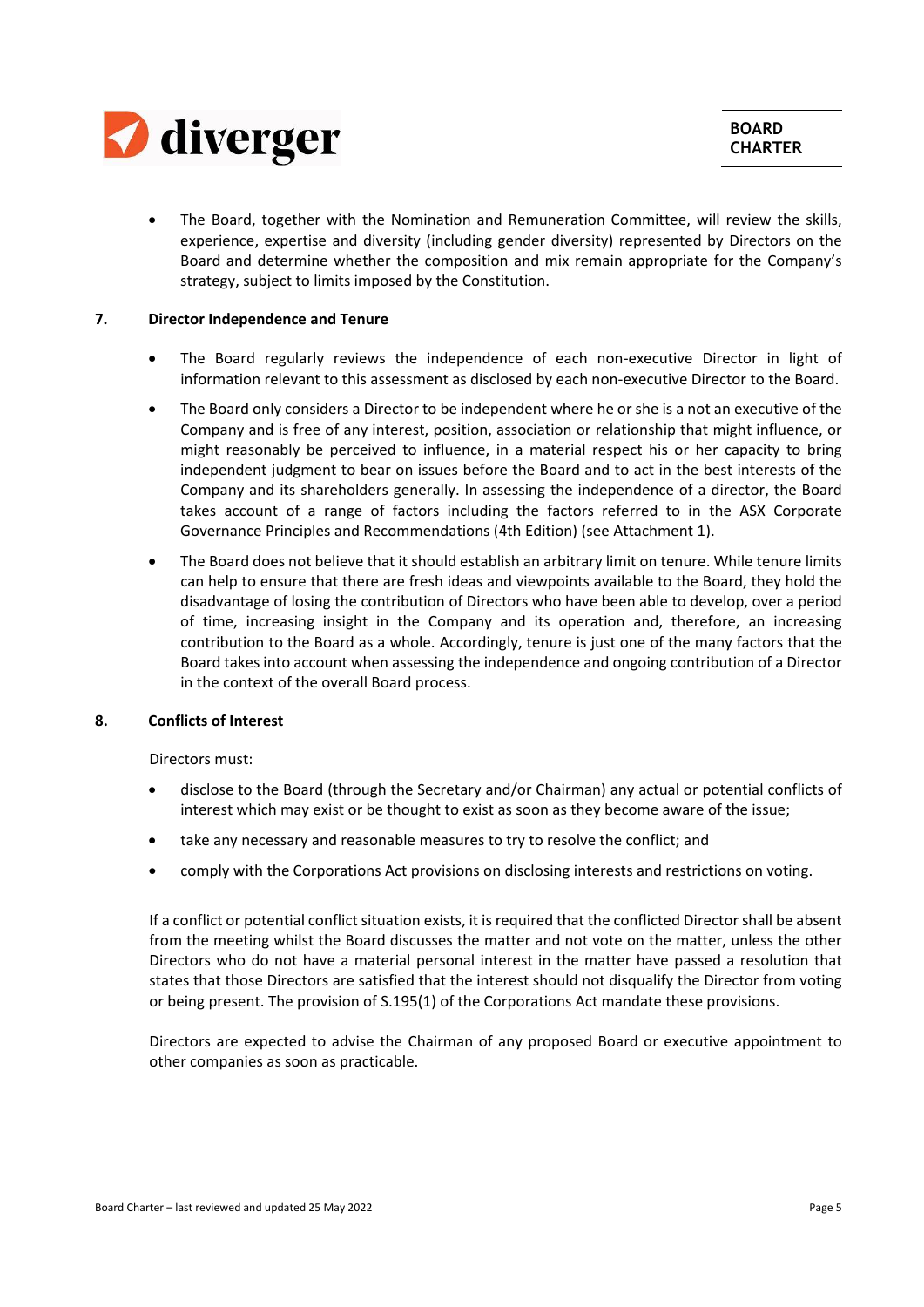

## **9. Selection & Appointment of Directors**

Since good governance principles require independence, transparency and flexibility, the Board acknowledges the importance of Board composition and selection.

Accordingly, the Board regularly reviews its composition and the succession plans for Directors. In selecting Directors for appointment the Board seeks to ensure that the potential appointee's best match the needs of the Company and the Board.

Factors considered by the Board when considering a person for appointment as a Director include:

- the ability to contribute to the overall effectiveness of the Board and work constructively with the existing Directors;
- the integrity of the person;
- whether the person would be prepared to question, challenge and offer critiques;
- whether the person had a proven track record of creating value for shareholders;
- the commitment to the highest standards of governance;
- the nature of existing positions held by the appointee including directorships or other relationships and the impact that each may have on the appointee's ability to exercise an independent judgement; and
- whether the candidate will bring an independent point of view to the Board decision-making process.

The Board also considers:

- the skills, knowledge, experience and diversity required on the Board and the extent to which each is currently represented by current Directors on the Board;
- the business and strategic needs of the Company;
- the need to cater for replacement Directors ahead of scheduled retirements; and
- opportunities to obtain the services of particular persons with desirable skills at the time of their availability.

The Board routinely determines whether it is necessary to recruit any additional Directors to the Board.

## **10. Re‐election of Directors**

In accordance with the Company's Constitution, all new appointees to the Board, other than the Managing Director, must resign at the next annual general meeting after the date of their appointment and offer themselves for election by shareholders. Each Director who has held office past the third annual general meeting or 3 years since the Director's last election, whichever is longer, must retire, and if eligible, seek re-election. Any Director seeking re-election will be required to be nominated by the Nomination and Remuneration Committee.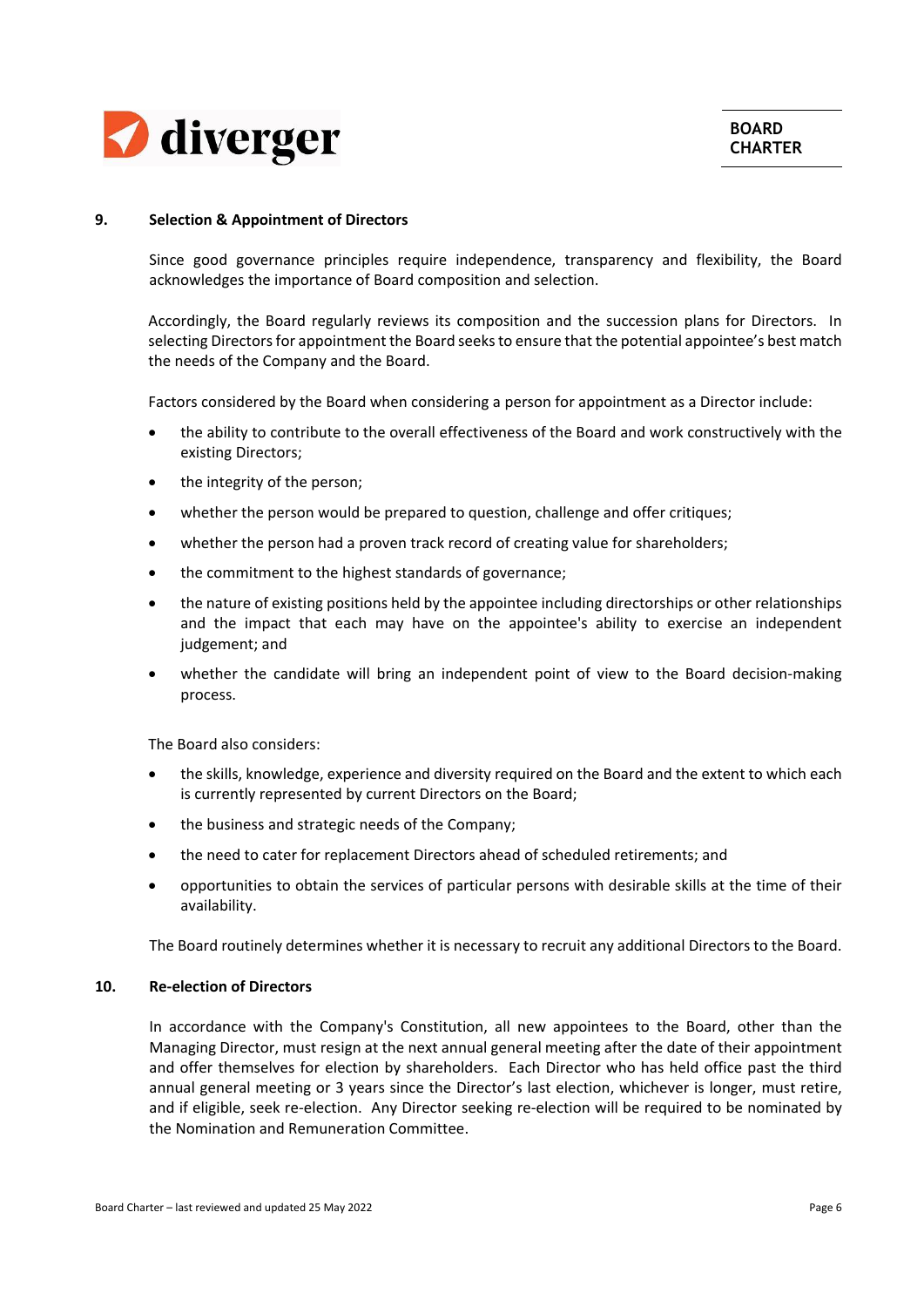

## **11. Roles and Responsibilities of the Chairman**

The Chairman will be responsible for leading the Board, facilitating the effective contribution of all Directors and promoting constructive and respectful relations between Directors and between the Board and management. The Chairman will also be responsible for approving Board agendas and ensuring that adequate time is available for discussion of all agenda items, including strategic issues.

#### **12. Independent Professional Advice**

Any Director is entitled to obtain independent professional advice relating to the affairs of the Company or to his or her other responsibilities as a Director.

If a Director considers such advice is necessary the Director shall first discuss it with the Chairman and, having done so, shall be free to proceed.

Subject to the prior approval of the Chairman, the cost of the advice will be reimbursed by the Company but the Director will ensure, so far as is practicable, that the cost is reasonable.

## **Approved by the Board on 25 May 2022**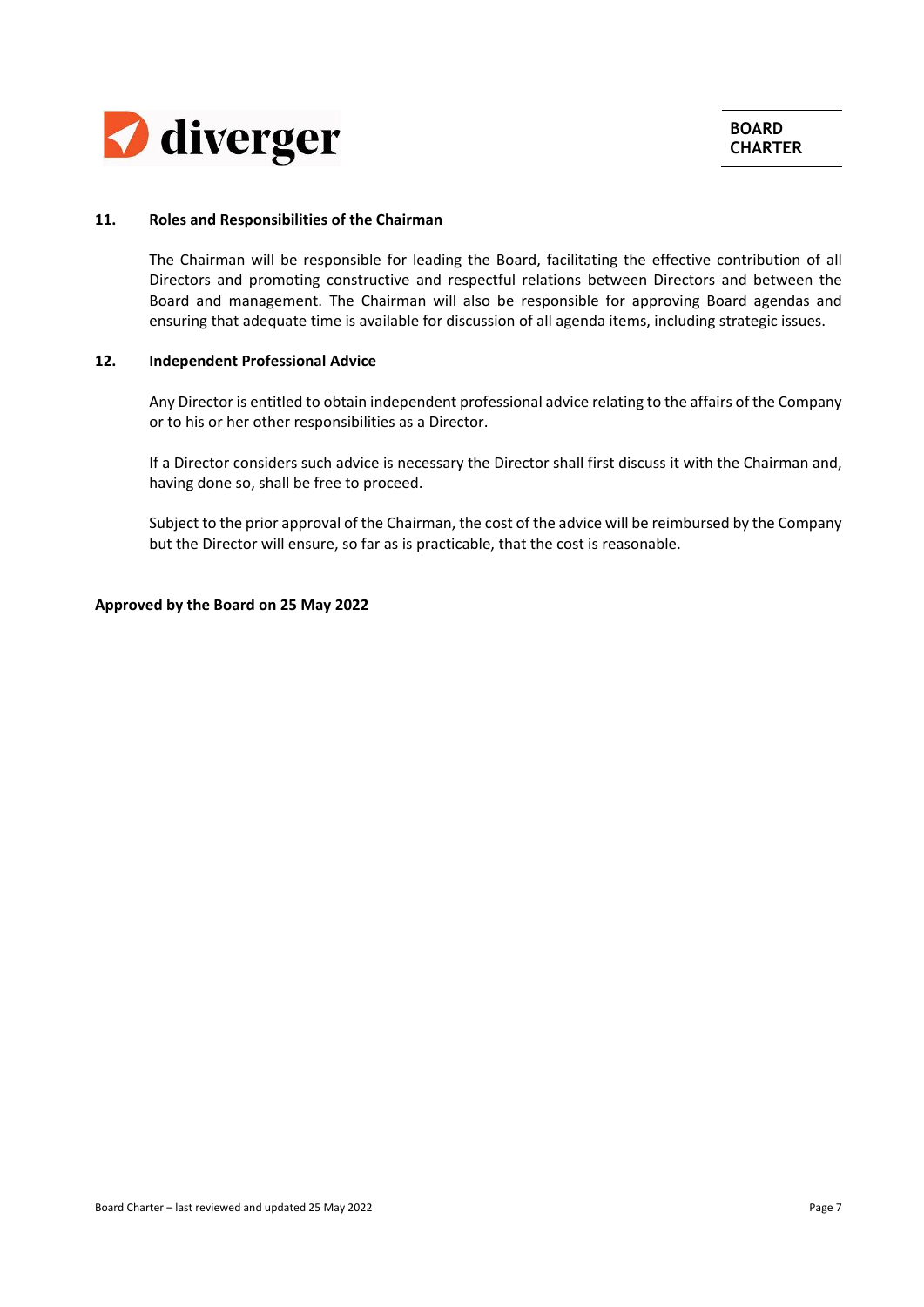

# **Document Control**

| <b>Document Control No.</b>        | <b>Document Date</b> | <b>Review / Amended</b> | <b>Board Approval Date</b> | <b>Responsible Person</b> |
|------------------------------------|----------------------|-------------------------|----------------------------|---------------------------|
| EAS 1. Board Charter               |                      | Reviewed                | June 2012                  | Geoff Robinson            |
| EAS 1. Board Charter May 2018      |                      | Amended                 | May 2018                   | Mertons                   |
| EAS 1. Board Charter May 2019      |                      | Amended                 | May 2019                   | Mertons                   |
| EAS 1. Board Charter May 2020      |                      | Suggested               | June 2020                  | <b>Mertons</b>            |
|                                    |                      | amendments              |                            |                           |
| EAS 1.Board Charter Board Approved |                      | Amended                 | June 2020                  | <b>Mertons</b>            |
| (250620)                           |                      |                         |                            |                           |
| EAS 1.Board Charter Board Approved | 24 June 2021         | Amended                 | June 2021                  | Mertons                   |
|                                    |                      |                         |                            |                           |
| DVR 1.Board Charter Board Approved | 25 May 2022          | Reviewed                | May 2022                   | Mertons                   |
|                                    |                      |                         |                            |                           |